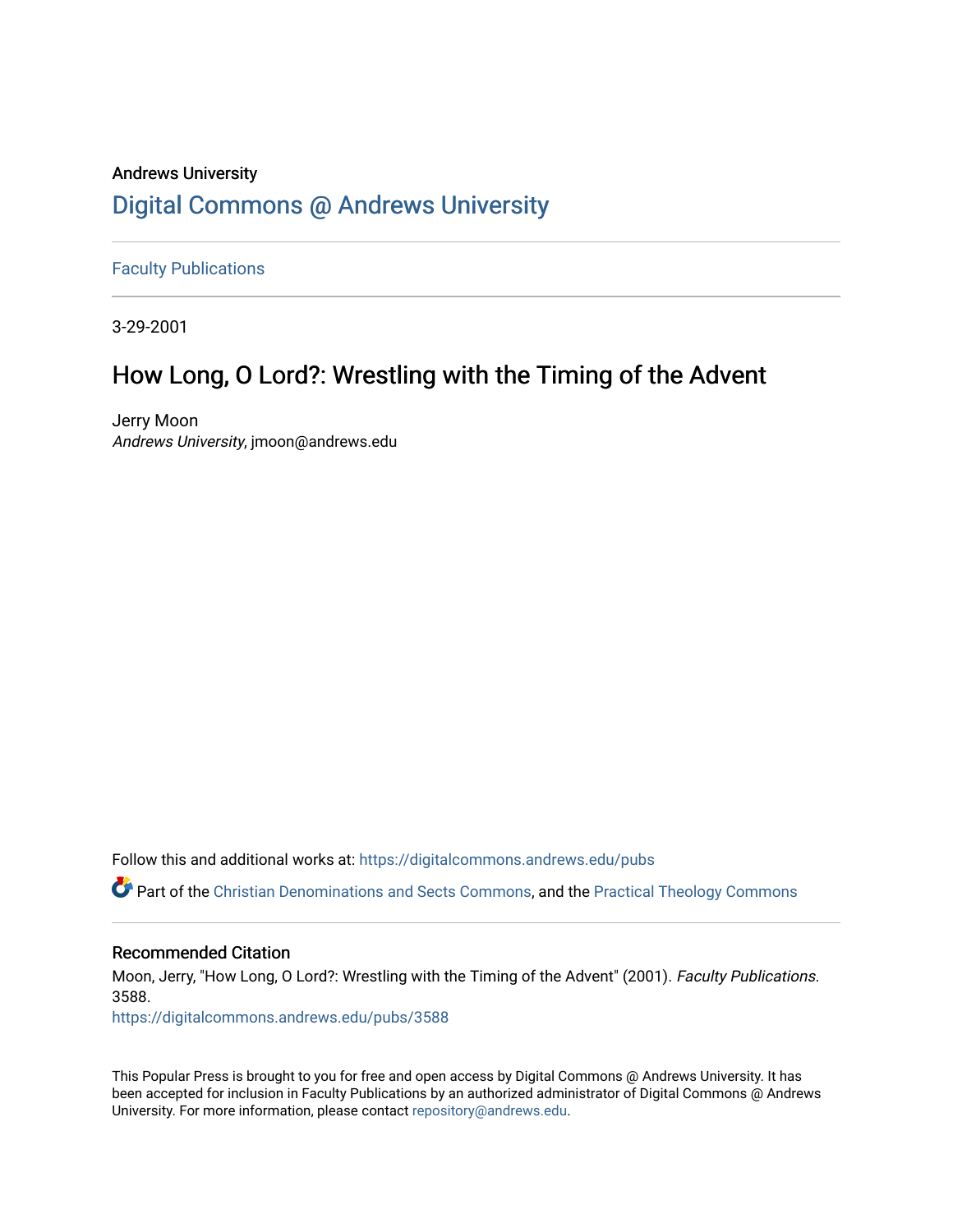# **"How Long, O Lord?"** *Wrestling with the timing of the Advent*

#### BY JERRY MOON

S THE CLASS IN SEVENTH-DAY<br>Adventist history concluded a discussion<br>on the Adventist pioneers and Christ's<br>soon coming, a student of English as a se<br>ond language excitedly waved his hand.<br>"You must not mean *soon*," he blu Adventist history concluded a discussion on the Adventist pioneers and Christ's soon coming, a student of English as a second language excitedly waved his hand. *near*, *right away*. That must not be the right word."

How soon is *soon?*" What justification do Adventists have for continuing to speak of the second coming as *soon?*

Of course, the problem didn't begin with Adventists. Jesus explicitly warned that His coming would be *delayed* (Matt. 25:5), that the delay would tempt to unfaithfulness (Luke 12:45), and that attempts to specify the time of His coming would be futile (Matt. 24:36).

Seventh-day Adventists have always held that the Millerite Adventists were on solid ground in calculating the 2300-day prophecy from 457 B.C. to  $1844.1$  The Millerite mistake was in assuming that the 2300 days extended to the Second Coming. After the disappointment, some Adventists set further dates for the Second Coming. But Ellen White was shown in 1850 that all such schemes would fail, and that "never again" would the Adventist message be based on a specific time.<sup>2</sup>

The church as a body accepted that counsel and has adhered to it, although individuals have periodically put forth unofficial speculations about the date of the Second Advent.<sup>3</sup> There is a solid theological reason that no specific time period reaches to the Second Coming. An

organizing motif of Seventh-day Adventist theology is the great controversy theme; the concept that there is a cosmic struggle between Christ and Satan being played out on the stage of human history over the issue of God's character and His law. <sup>4</sup>

This concept assures that evil will eventually be completely eradicated, but not until all the intelligent beings of the universe are convinced that God is indeed love, that His will and law are perfect, and that rebellion against Him constitutes a denial of ultimate truth and reality. Thus when sin and sinners are destroyed, all will know that in removing this cancer from the universe, God acted in love and in the best interests of all—both righteous and wicked.

In some sports a game lasts a specified period of time. But if the regular time expires with the score tied, the game goes into overtime, which continues until one team wins. Adventists hold that at some point unknown to humans the game went into overtime, to be ended, not by the clock, but by the divine Victor, working through humans who are faithful to Him. This framework of belief has given rise to at least five Adventist approaches to understanding the apparent delay.

**1. Perhaps the earliest is the study of the historical fulfillment of biblical prophecy.** Adventists hold the conviction that an any-moment expectation of the Second Coming is not supported by Scripture. After listing some signs of His coming, Jesus specifically noted, "but the end is not yet" (Matt 24:6). Paul warned his readers that the second coming would not occur until after the career of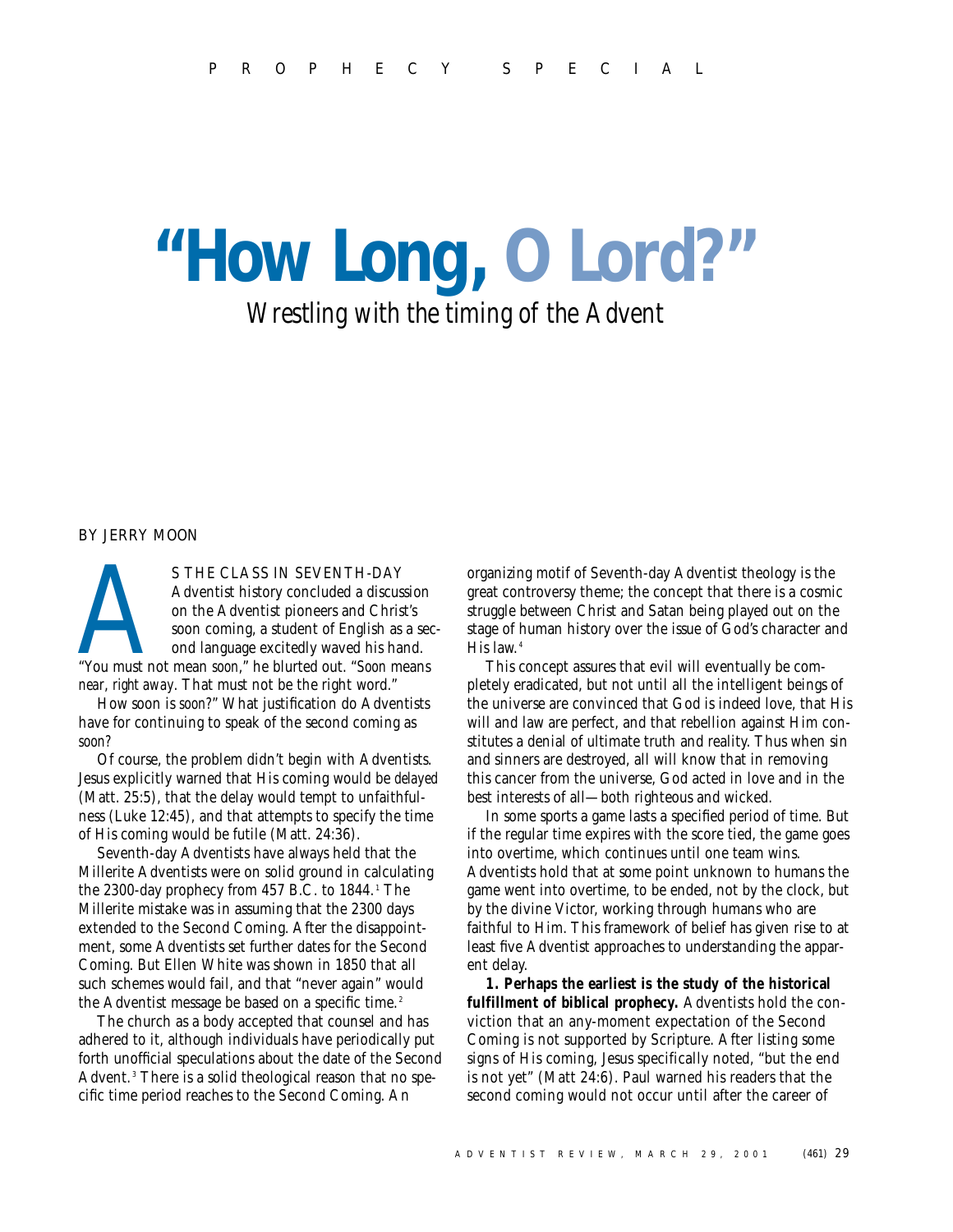

the "man of lawlessness" (2 Thess. 2:3, NIV).

Daniel and Revelation mention several major prophecies, yet future, that would occur before the Second Coming. Some of these are revealed in sufficient clarity as to form the basis for a consensus of interpretation. Examples include the enforcement of the mark of the beast (Rev. 13:16, 17; 14:9-12), the loud cry of Revelation 18:1-4, and the seven last plagues of Revelation 15 and 16. Other prophecies, such as the king of the north in Daniel 11, the 144,000 of Revelation 7, and Armageddon in Revelation 16, have been more controversial. On these the church has not

taken an official position, although over time a general consensus has developed—sometimes through trial and error.

For example, during World War I, when a British army in Palestine was threatening a Turkish army encamped at Megiddo, Seventh-day

*The secret of readiness for Christ's return is the decision to be faithful this present moment.*

Adventists (with many other Christians) wondered if this could ignite the battle of Armageddon. F. M. Wilcox, then editor of the *Review,* "warned Adventist evangelists to be cautious" about such speculations. But some, in their zeal to be relevant, seemed unable to resist reading the